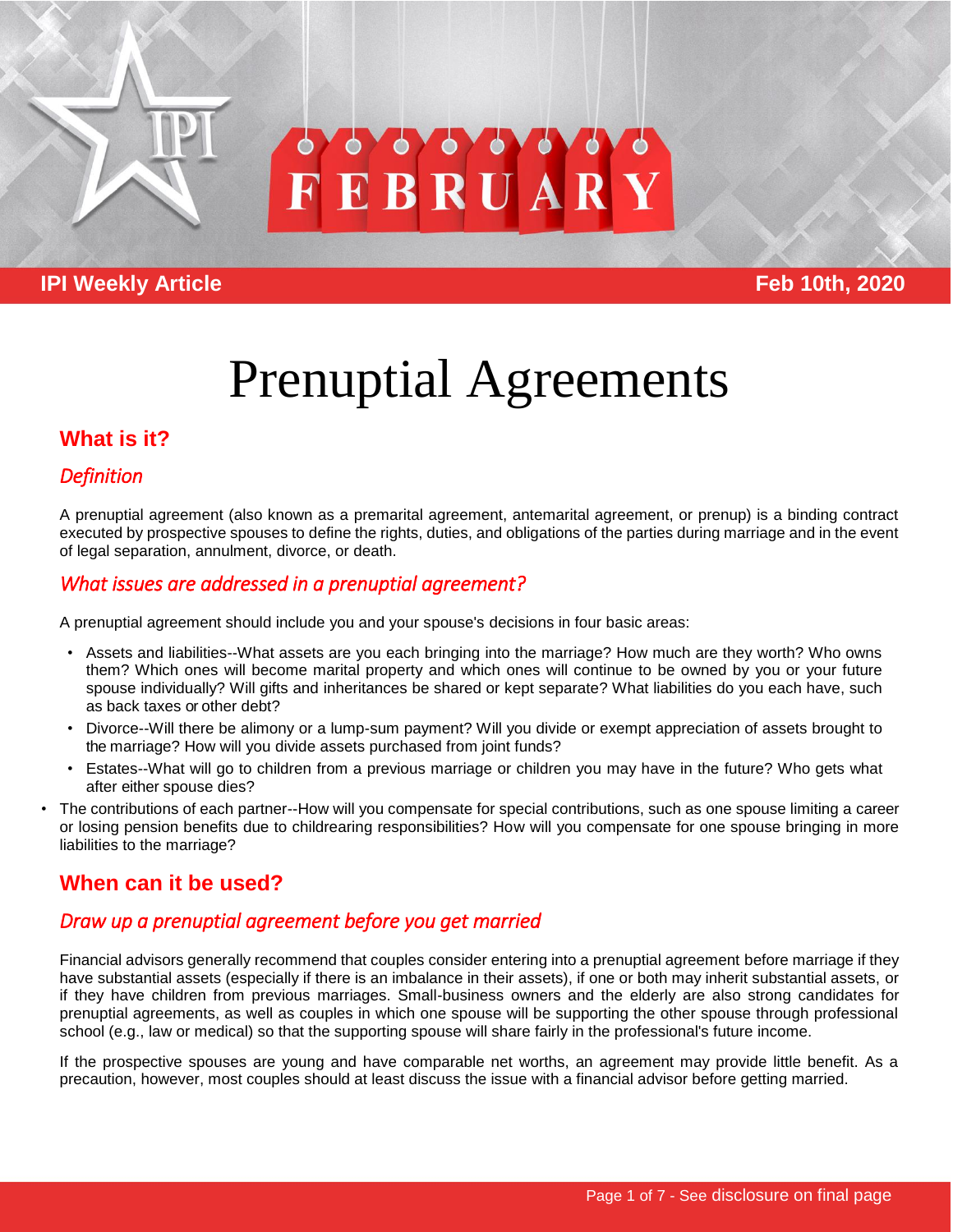# **Strengths**

#### *Protects your premarital property*

If you combine your assets with those of your spouse after you get married, you risk losing them in the event of divorce. To preserve your premarital property, keep all of your assets in your own name after you are married and designate ownership of your property in a prenuptial agreement. Keep in mind that joint ownership can make your assets marital property, which is subject to a property settlement.

#### *Enables you to provide for your family members*

A prenuptial agreement can give you the security of knowing that your loved ones will be provided for in the manner in which you intend. If you have children and decide to remarry, such an agreement can ease the fears of your children over how your estate is going to be divided.

A trust is a particularly useful tool in remarriage when you want to provide for your spouse after you die, but make sure your money ultimately goes to your own children, not your spouse's children. When used in conjunction with a prenuptial agreement, a trust eliminates or greatly reduces the possibility of a challenge by your spouse or other heirs, reduces legal costs, and avoids scrutiny by the court.

#### *Reduces or avoids litigation costs*

Considerable amounts of money can be lost by both spouses when divorce proceedings turn into a long, messy battle. By explicitly stating how property should be divided in the event of divorce , however, both sides can greatly reduce the fees charged by attorneys, expert witnesses, and appraisers. A prenuptial agreement can also reduce litigation costs associated with contesting the will of a deceased spouse.

*Caution: Litigation costs may be a factor, however, if there is a breach of contract claim associated with the prenuptial agreement during divorce proceedings.*

#### *Offers you protection against your future spouse's creditors*

If your future spouse incurred substantial debt prior to marriage, you may wish to protect your assets from his/her creditors. This can be accomplished in a prenuptial agreement by having your future spouse waive any claims to your assets, except in the event of divorce or death.

Another option is to set up a trust in conjunction with a prenuptial agreement. Assets placed in the trust prior to your marriage would not be owned jointly with your spouse and could not be considered marital property. Your spouse's creditors would therefore have no claim on your assets, but your own creditors might be able to go after them.

#### *Enables you to protect your business assets*

In cases where a business is owned by a small number of parties (e.g., a closely held business or a partnership), the owners may wish to prevent a spouse from obtaining voting rights or claims against the business. In such cases, the owners can enter into an agreement that requires each, in the event that they marry, to execute a prenuptial agreement in which the prospective spouse waives all rights to the owner-spouse's interest in the business in the event of divorce or death.

The co-owners may also wish to enter into a buy-sell agreement , whereupon the death of a shareholder or partner, the remaining owners would be required or given the first option to purchase the decedent's interest in the business for a specified amount over a specified period of time.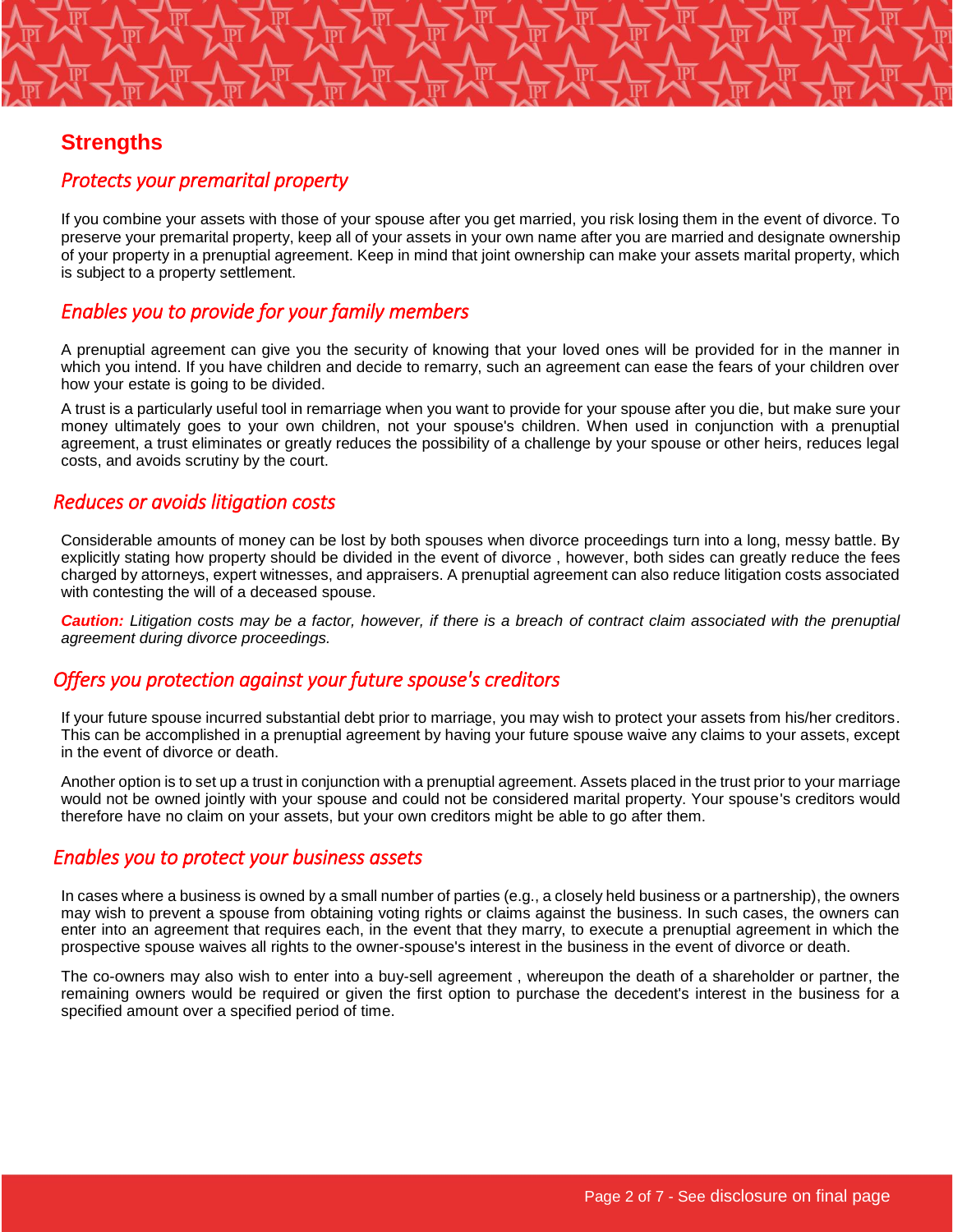# **Tradeoffs**

#### *Prenuptial agreements can become outdated*

What was fair the day you got married could be completely unfair a few years later. The birth of children that requires one spouse to leave work, or a move that is advantageous to one spouse and detrimental to the other, are examples of changes that could affect the fairness of the agreement. Once the balance shifts, a judge is likely to void the contract, and his or her determination of fairness--not yours--will prevail.

The good news is that, like any legal contract, a prenuptial agreement can be amended or modified to meet your or your spouse's needs as conditions change during the marriage.

*Tip: As a precaution, review and update your prenuptial agreement every few years or following significant events such as a change in economic circumstances or the birth of children.*

#### *Relationships between your future spouse or family members may be damaged*

Prenuptial agreements are far less likely to damage relationships between couples and their families when they are negotiated for people who have been previously married and who have children from previous marriages. In these cases, each party has loyalties to third parties--usually their children--and each has a legitimate interest in protecting the rights of their children to inherit his or her estate.

A more difficult situation can arise when a prenuptial agreement is negotiated between two people who have never been married before and have no children or third parties they are obligated to support. In such cases, the agreement is often negotiated at the suggestion of the parents, whose concern may be to minimize any financial risk incurred by their child as a result of his or her marriage. In this case, a family's suggestion to create an agreement could be construed as hostility or distrust.

#### *Prenuptial agreements aren't cheap*

The cost of a prenup will vary, depending on its complexity and how many hours it takes to draft, but the price may be worth it, since a contested divorce could be far more costly, both in legal fees and emotional strain.

# **How to do it**

#### *Allow plenty of time between the signing of the prenuptial agreement and the wedding*

In order for a prenuptial agreement to be valid, it should be written only after you and your future spouse have had enough time to negotiate satisfactory terms. In other words, the longer the time between the signing of the agreement and your wedding, the better. If you wait until the night before the wedding to give your future spouse a prenuptial agreement to sign, it probably won't be considered valid later on, should it be contested. Time may also be needed to properly value assets such as a small business.

#### *Obtain independent counsel*

Although there is no requirement that you and your spouse be represented by separate attorneys when drafting a prenuptial agreement, both parties must be offered the opportunity to retain independent counsel. Be aware, too, that a judge may scrutinize the agreement more carefully when one attorney represents both parties. Both you and your prospective spouse should therefore have your own lawyers: If your attorney handles everything for both you and your prospective spouse, a court will probably rule that your spouse was not adequately represented, and the prenuptial agreement will be disregarded.

Prenuptial agreements drawn up without an attorney's help may or may not hold up in court. However, certain variables within a prenup that an attorney would know to look out for could be overlooked by a couple drawing up an agreement alone.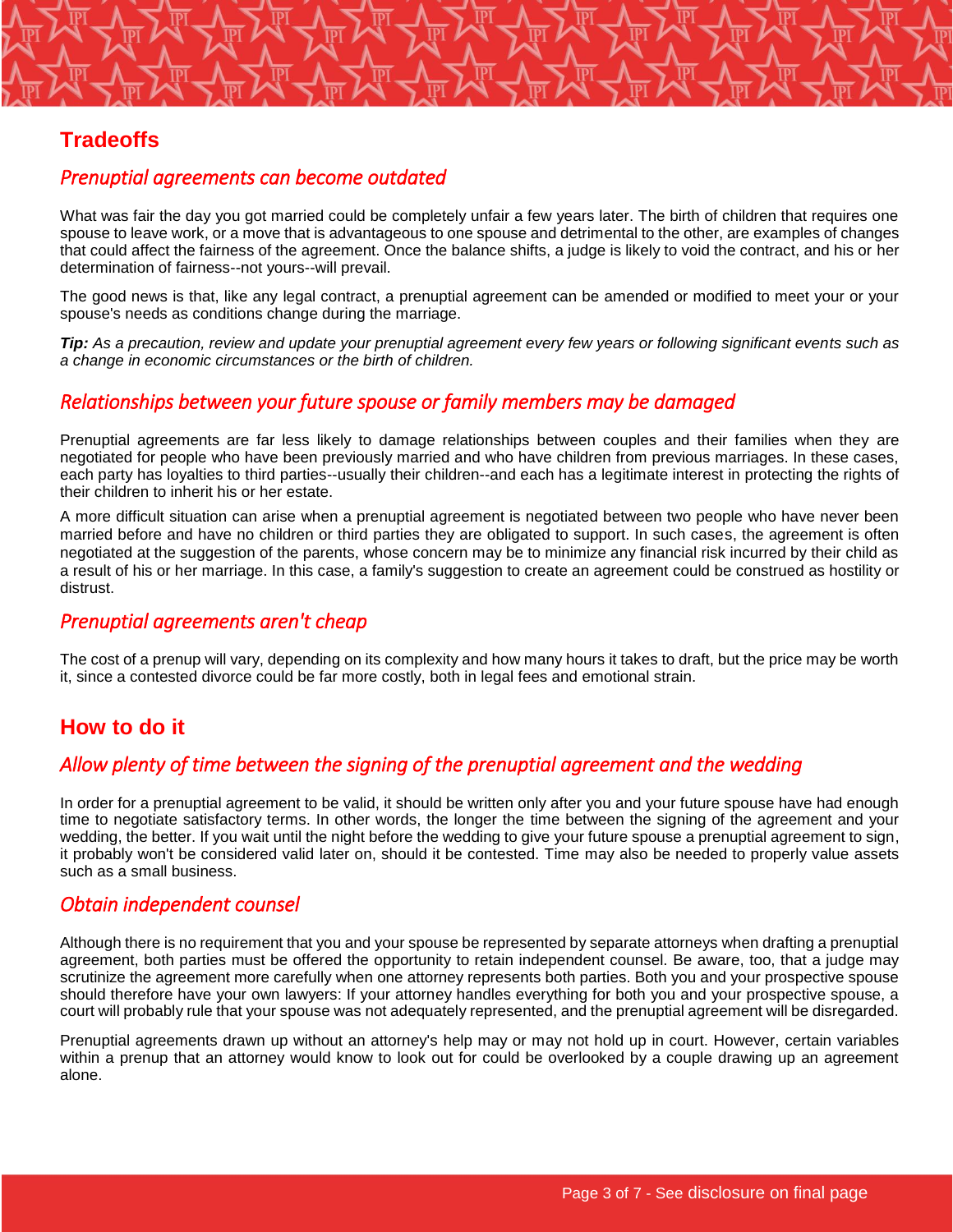

The key to a solid prenuptial agreement is full and fair disclosure of you and your future spouse's income, assets, and liabilities. By presenting an accurate snapshot of your respective financial positions before you are married, you will both be able to track the asset gain or loss and come to a fair decision in the event of divorce.

*Caution: If you are getting divorced and your spouse uncovers assets that you did not declare in your prenuptial agreement, a court may not uphold the contract. For this reason, lawyers often advise wealthy clients to overestimate their net worth rather than minimize it when drawing up a prenuptial agreement. Usually, both prospective spouses will exchange financial statements listing all assets and sources of income. This information can be obtained from sources such as bank statements, cancelled checks and old check registers, savings account passbooks, income tax returns (both personal and business), estate and gift tax returns, financial reports, loan applications, and income and balance sheets for a business. Both parties must also be thorough about disclosing any debts and financial obligations, including child support, alimony, or back taxes.*

#### *Make sure the agreement is free of any hint of duress*

The court is likely to throw out any agreement that it determines was made under emotional stress, physical or mental disability, or threat of force. Many lawyers will videotape the signing of the agreement to show that both sides were fully aware of what they were doing and acted of their own free will.

*Example(s): Amusement park developer Ronald Bump has decided to marry his girlfriend Darla, an aspiring acrobat. Having*  lost a substantial portion of his multimillion-dollar fortune to his first wife, Imelda, however, Ronald has a prenuptial agreement *drawn up that would allow him to hold on to his remaining assets if his marriage to Darla fails. Although she is deeply in love with Ronald, Darla feels pressured and is uncertain about signing the agreement. "Why would Ronald do this to me two weeks before our wedding?" she asks Bumpy the Clown. "After all," she rationalizes, "he left Imelda to be with me--and our twins are due in less than a month!" Bumpy tells her that Ronald probably wants to make sure that she and the babies are properly taken care of in the event of his death, and Darla reluctantly signs the agreement two days before marrying Ronald at the Bumptown U.S.A. theme park.*

*Example(s): Fast forward two years: Ronald and Darla's prenuptial agreement is thrown out during divorce proceedings after the judge decides that Darla signed the agreement under duress.*

#### *Be fair*

If your spouse is dependent on you financially, the provisions of your prenuptial agreement cannot leave him or her destitute in the event of divorce. It is against the law for the court to violate public policy (i.e., place your spouse on public assistance), and a judge will likely rule against you.

The fairness of an agreement, however, varies from state to state. Although several states have adopted the Uniform Premarital Agreement Act's requirement that a prenuptial agreement not be unconscionable at the time it was executed, other courts have held that the agreement must be fair at the time of divorce. Some states require that it be fair both at the time of execution and at the time of divorce. Determining whether an agreement is unconscionable is based on the circumstances and facts of each case, as certain provisions are more likely than others to be considered unconscionable. In the case of death, most states include a provision in their probate laws preventing one spouse from completely disinheriting the surviving spouse. These laws generally give the surviving spouse the right to elect against what was provided in the will and instead take a set percentage of the deceased spouse's assets. Nevertheless, prenuptial agreements in which a surviving spouse gives up his or her right to an elective share have been deemed enforceable. To ensure that the terms of the agreement will be enforced, the agreement should state that the new spouse agrees to waive all claims against specific assets and instead agrees to satisfy any marital property rights only with other assets in the event of divorce or death.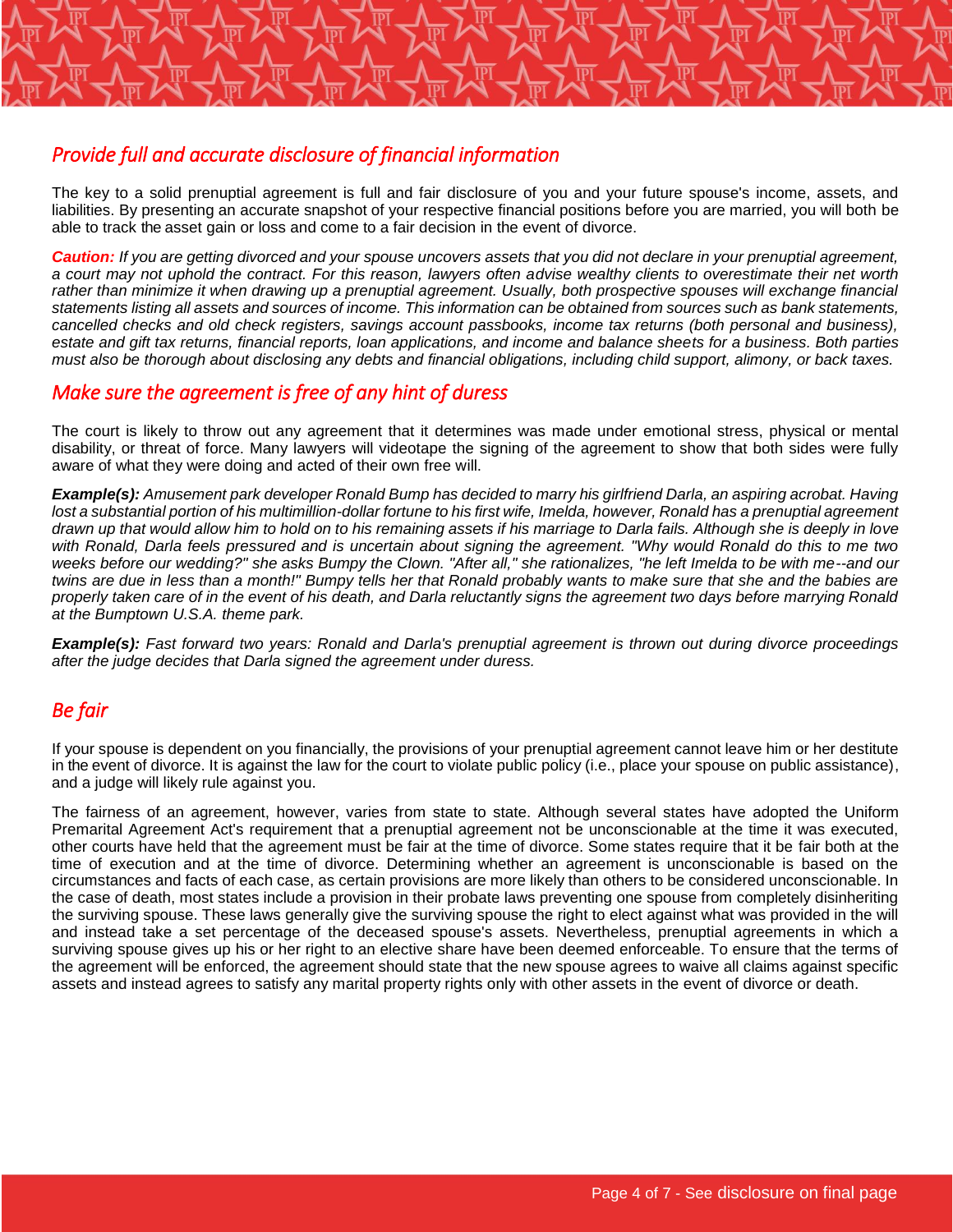# *Distinguish between marital property and separate property*

A prenuptial agreement should clearly differentiate between marital property and separate property. Marital property generally includes all assets that were acquired by either or both spouses during the marriage. Separate property falls into three categories: what you bring into the marriage, what you inherit during the marriage, and what you receive during the marriage as a gift. Be sure to familiarize yourself with the laws of your state pertaining to separate property and marital property, since different states have different definitions of what constitutes one or the other.

If you want to keep your assets separate when you marry, a trust is an excellent option. If the trust is set up in conjunction with a prenuptial agreement, assets placed in the trust are owned by the trust and are not considered marital property during the marriage, even in community property states .

*Caution: If you set up a trust without a prenuptial agreement, you may have little or no protection, since a court could consider assets in the trust marital property subject to division. Your spouse's signature on a prenuptial agreement would prove that you did not use the trust to fraudulently transfer your assets out of your spouse's reach.*

#### *Consider including a "triggering event" within the agreement*

When included in a prenuptial agreement, a triggering event (e.g., the sending of a registered letter) could be used to automatically initiate divorce proceedings. It would also distinguish between marital property and separate property as of the date of the event. Such a strategy could work to your advantage, especially if your agreement is based on providing your spouse with a percentage of your wealth and you are anticipating future earnings or an inheritance.

# **Tax considerations**

#### *Income tax*

Executing a prenuptial agreement does not usually result in any immediate tax consequences. Tax consequences do arise, however, after one of two events--divorce or death--activates the terms of the contract. To properly plan for your desired tax consequences, you should be aware of the tax ramifications of all property transfers you made before signing the agreement. These not only include transfers made upon divorce or the death of you or your spouse but also transfers made at the time the agreement is executed and during marriage. .

*Tip: Since tax laws are constantly changing, you should have your agreement examined periodically to ensure that it accurately reflects the wishes of you and your spouse.*

#### *Clarify tax responsibilities within the agreement*

A prenuptial agreement should clarify who will pay to defend a tax audit, if necessary, as well as who will pay any assessed taxes, interest, and penalties. Some agreements stipulate that the couple will file as married filing separately so that the tax problems of one spouse will not affect the other--even though the couple will end up paying more taxes that way.

*Tip: Even when spouses file their taxes as married filing jointly, one spouse may be protected against the actions of the other under* innocent spouse rules *, which were revised by the IRS Restructuring and Reform Act of 1998. Under these rules, although each spouse who signs a joint return is fully responsible for the accuracy of the return as well as the payment of tax, if one spouse failed to report income or reported deductions or other items improperly, the other spouse can sometimes be relieved of the tax, interest, and penalties related to these items.*

#### *Filing joint tax returns*

If you choose to file as married filing jointly , both you and your spouse should be entitled to receive copies of the return and supporting documents each year. By doing so, you will avoid future problems in the event of divorce negotiations, if either you or your spouse cannot access necessary tax records.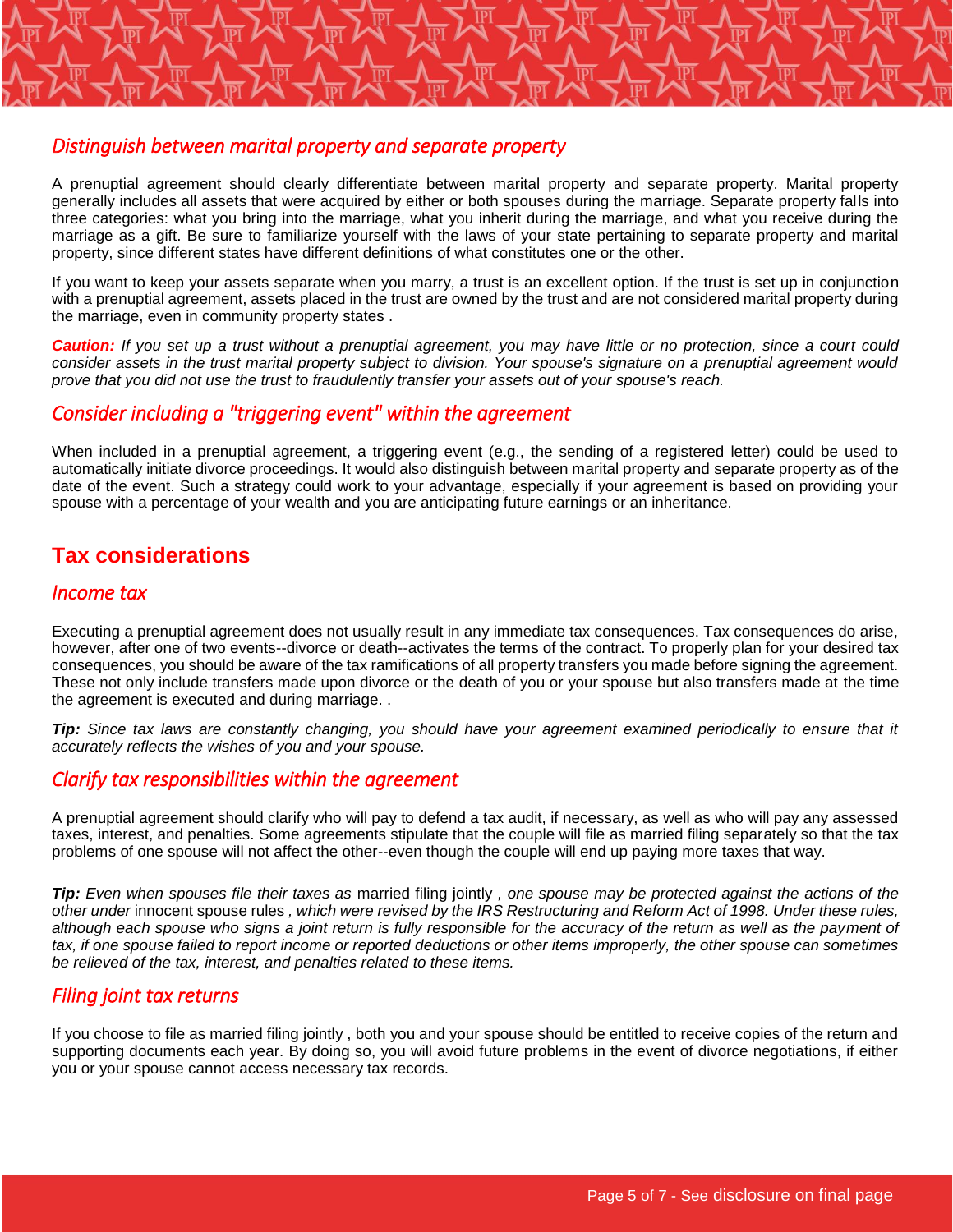#### *Gift tax*

Generally, property transfers made before marriage may have adverse gift tax consequences, whereas transfers made during marriage are not subject to gift or income tax. When drawing up a prenuptial agreement, therefore, you should stipulate that any transfer of property occur after the wedding.

*Example(s): Ken and Sue have decided to get married. Ken owns a substantial share in Icy Frozen Foods that he wants to hold on to if the marriage doesn't work out. He and Sue decide to draw up a prenuptial agreement that provides for Ken to transfer*

*\$250,000 to Sue in exchange for her release of all marital claims against any of Ken's property in the event of divorce. A month before the wedding, Ken transfers stock worth \$250,000 to Sue. Ken had purchased the stock several years ago for \$50,000. The transfer of the stock causes Ken to have a taxable gain for income tax purposes of \$200,000. In addition, Ken has made a gift (subject to the gift tax rules) of \$250,000, and Sue's basis in the stock is \$250,000.*

*Example(s): If the transfer of the stock had occurred after the wedding, Ken would not have recognized gain on the transfer, since property transfers between spouses do not result in recognition of gain or loss. He would have also avoided the gift tax because of the unlimited marital deduction for gifts between spouses.*

#### *Estate tax*

When a prenuptial agreement takes effect due to the death of a spouse, assets passing from the deceased spouse to the surviving spouse under the terms of the agreement may qualify for the estate tax marital deduction . The deduction cannot exceed the value of the adjusted gross estate, however, and only certain assets qualify for it. For a complete list of property that qualifies for the estate tax marital deduction, see Schedule M (Bequests, etc., to Surviving Spouse) of Form 706.

#### **Questions & Answers**

#### *Does a prenuptial agreement mean that the prospective spouses don't trust each other?*

Perhaps, but a prenuptial agreement is generally grounded in realism rather than a lack of trust. For instance, an older couple marrying for the second time may simply want to protect the inheritances of their children. Some younger couples, on the other hand, might feel that they will save money in the future if the marriage doesn't work out.

#### *Can a domestic partner agreement that you had drawn up when you decided to live together be converted to a prenuptial agreement?*

Yes, by following these steps:

Review your domestic partner agreement and make any changes and updates that you have both agreed upon. Rewrite the contract and call it a prenuptial agreement. Be sure to state that the agreement is in contemplation of marriage and does not take effect until you marry. Since there is no good self-help resource for writing a prenuptial agreement, have your agreement reviewed by an attorney. Even a small mistake on your part can invalidate your agreement. Lastly, sign your new agreement in front of a notary.

#### *Can a prospective spouse waive his or her right to retirement plan benefits in a prenuptial agreement?*

In general, if the retirement plan is covered by the Employee Retirement Income Security Act of 1974 (ERISA), an individual can not agree to waive his or her statutory right to benefits under the plan as part of a prenuptial agreement. While ERISA allows a spouse to waive his or her right to plan benefits (for example, a spouse can waive the right to receive a qualified joint and survivor annuity), only an actual spouse (not a prospective spouse) can exercise those waiver rights. In addition, the waiver must comply with specific statutory procedures. However, it may be possible for a prenuptial agreement to provide that the prospective spouse agrees to waive his or her rights once the marriage is consummated. Consult a qualified attorney if protection of retirement plan benefits is important to you.